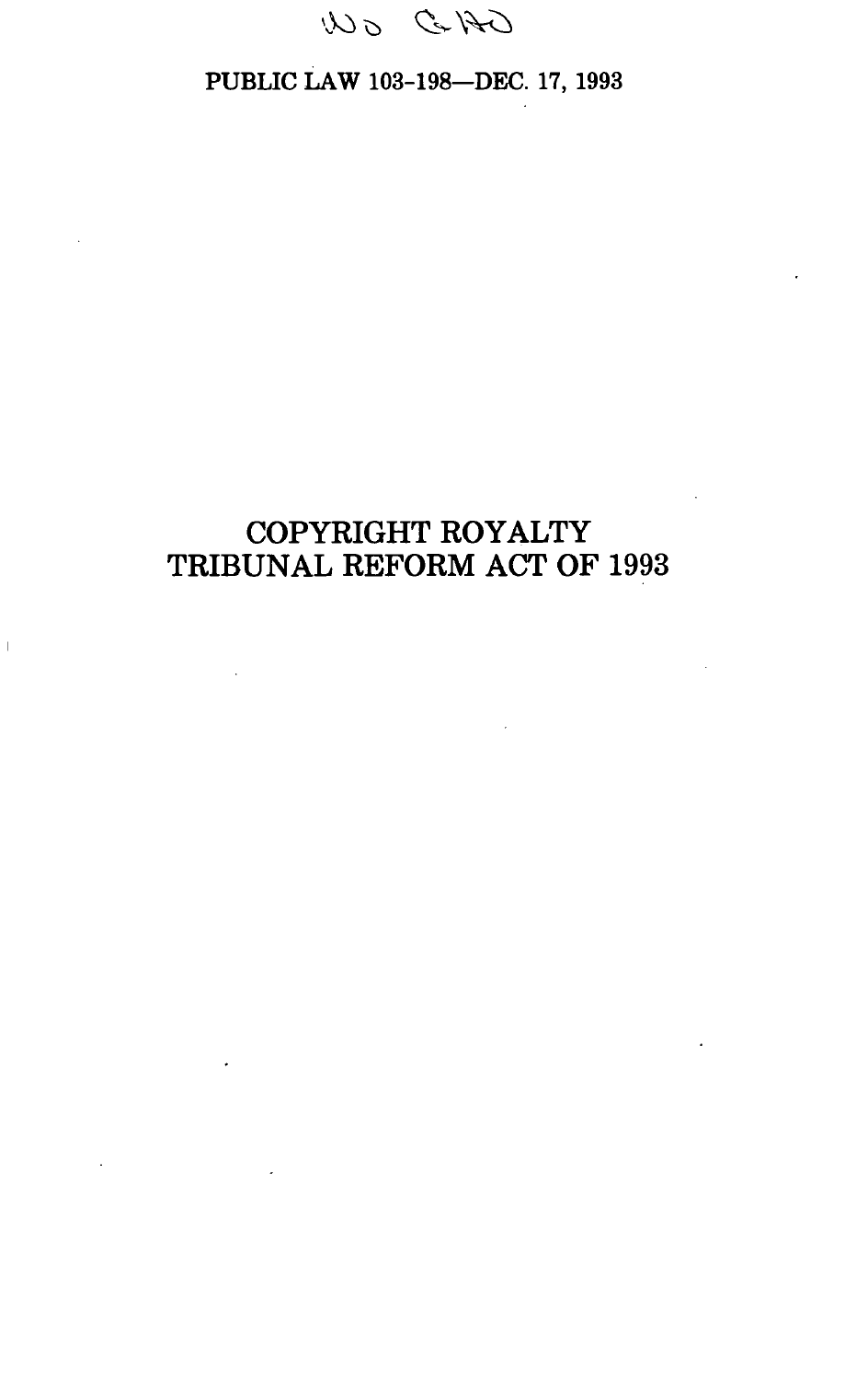# Public Law 103-198 103d Congress

# An Act

Dec. 17, 1993 To amend title 17, United States Code, to establish copyright arbitration royalty<br> **TH.R. 28401** panels to replace the Copyright Royalty Tribunal, and for other purposes. panels to replace the Copyright Royalty Tribunal, and for other purposes.

*Be it enacted by the Senate and House of Representatives of*  Copyright *the United States of America in Congress assembled,* 

17 USC 101 note. **Thus Act may be cited as the "Copyright Royalty Tribunal"**<br>Reform Act of 1993"

# SEC. 2. COPYRIGHT ARBITRATION ROYALTY PANELS.

SEC. 2. COPYRIGHT ARBITRATION ROYALTY PANELS. (a) ESTABLISHMENT AND PURPOSE.—Section 801 of title 17, United States Code, is amended as follows:

(1) The section designation and heading are amended to read as follows:

# **<sup>M</sup>§801. Copyright arbitration royalty panels: Establishment and purpose".**

(2) Subsection (a) is amended to read as follows:

"(a) ESTABLISHMENT.—The Librarian of Congress, upon the recommendation of the Register of Copyrights, is authorized to appoint and convene copyright arbitration royalty panels.".

(3) Subsection (b) is amended—

(A) by inserting "PURPOSES.—" after "(b)";

(B) in the matter preceding paragraph (1), by striking Tribunal" and inserting "copyright arbitration royalty panels";

(C) in paragraph (2)—

(i) in subparagraph (A), by striking "Commission"

and inserting "copyright arbitration royalty panels";

(ii) in subparagraph (B), by striking "Copyright Royalty Tribunal" and inserting "copyright arbitration royalty panels"; and

 $(iii)$  in subparagraph  $(D)$  by adding "and" after the semicolon;

(D) in paragraph (3)—

(i) by striking "and 119(b)," and inserting "119(b), and 1003,"; and

(ii) by striking the sentence beginning with "In determining" through "this title; and"; and

(E) by striking paragraph (4);

(4) by amending subsection (c) to read as follows:

"(c) RULINGS.—The Librarian of Congress, upon the recommendation of the Register of Copyrights, may, before a copyright arbitration royalty panel is convened, make any necessary proce-

Tribunal Reform Tribunal Reform SECTION 1. SHORT TITLE.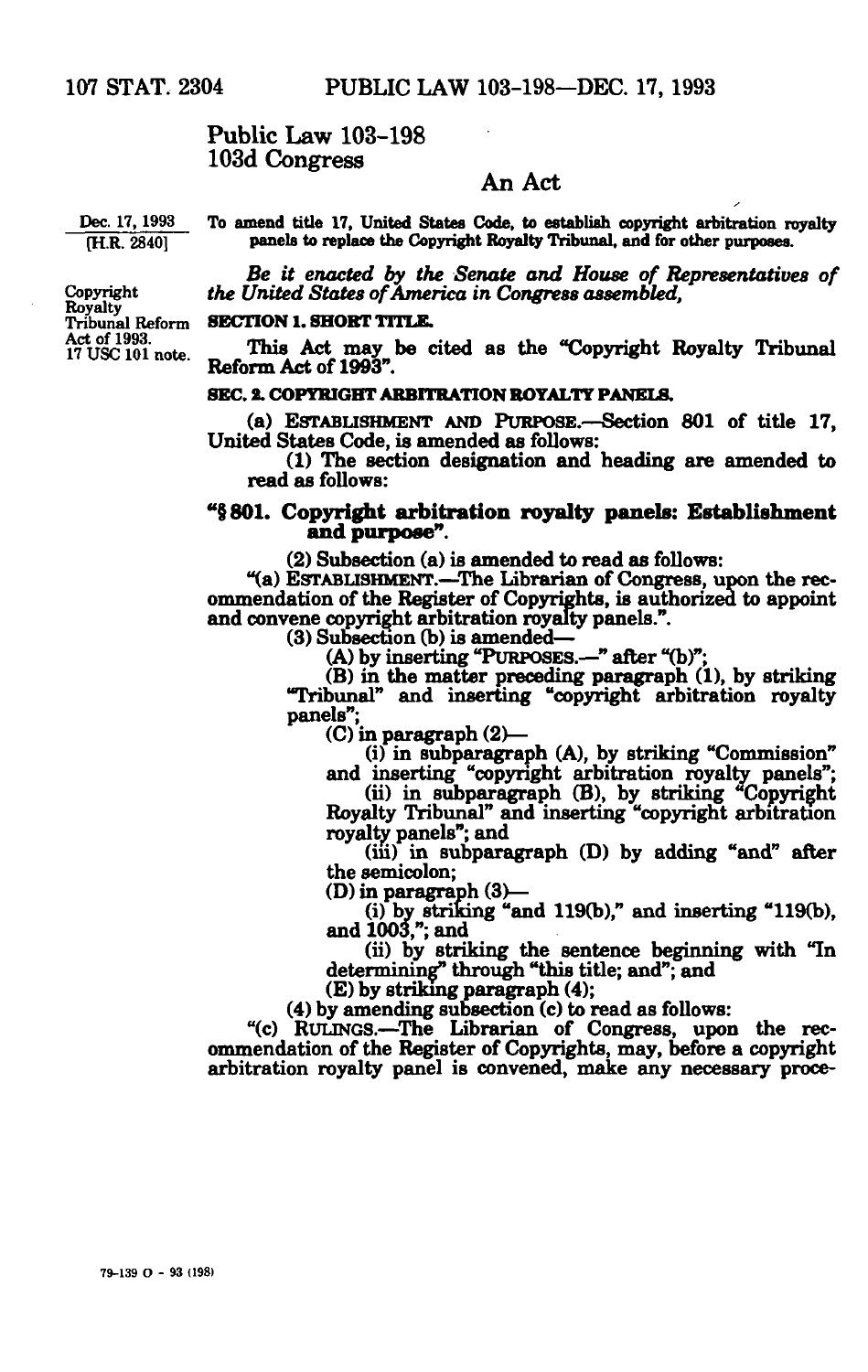**dural or evidentiary rulings that would apply to the proceedings conducted by such panel."; and** 

**(5) by adding at the end the following new subsection: "(d) ADMINISTRATIVE SUPPORT OP COPYRIGHT ARBITRATION ROY-ALTY PANELS.—The Library of Congress, upon the recommendation of the Register of Copyrights, shall provide the copyright arbitration royalty panels with the necessary administrative services related to proceedings under this chapter.".** 

**(b) MEMBERSHIP AND PROCEEDINGS.—Section 802 of title 17, United States Code, is amended to read as follows:** 

# **"§ 802. Membership and proceedings of copyright arbitration royalty panels**

**"(a) COMPOSITION OF COPYRIGHT ARBITRATION ROYALTY PAN-ELS.—A copyright arbitration royalty panel shall consist of 3 arbitrators selected by the Librarian of Congress pursuant to subsection (b).** 

**"(b) SELECTION OF ARBITRATION PANEL.—Not later than 10 Federal**  days after publication of a notice in the Federal Register initiating <sup>Register</sup>, publication. **an arbitration proceeding under section 803, and in accordance**  with procedures specified by the Register of Copyrights, the Librar**ian of Congress shall, upon the recommendation of the Register of Copyrights, select 2 arbitrators from lists provided by professional arbitration associations. Qualifications of the arbitrators shall Regulations. include experience in conducting arbitration proceedings and facilitating the resolution and settlement of disputes, and any qualifications which the Librarian of Congress, upon the recommendation of the Register of Copyrights, shall adopt by regulation. The 2 arbitrators so selected shall, within 10 days after their selection, choose a third arbitrator from the same lists, who shall serve as the chairperson of the arbitrators. If such 2 arbitrators fail to agree upon the selection of a third arbitrator, the Librarian of Congress shall promptly select the third arbitrator. The Librarian Regulations. of Congress, upon the recommendation of the Register of Copyrights, shall adopt regulations regarding standards of conduct which shall govern arbitrators and the proceedings under this chapter.** 

**"(c) ARBITRATION PROCEEDINGS.—Copyright arbitration royalty panels shall conduct arbitration proceedings, subject to subchapter II of chapter 5 of title 5, for the purpose of making their determinations in carrying out the purposes set forth in section 801. The arbitration panels shall act on the basis of a fully documented written record, prior decisions of the Copyright Royalty Tribunal, prior copyright arbitration panel determinations, and rulings by the Librarian of Congress under section 801(c). Any copyright owner who claims to be entitled to royalties under section 111, 116, or 119, or any interested copyright party who claims to be entitled to royalties under section 1006, may submit relevant information and proposals to the arbitration panels in proceedings applicable to such copyright owner or interested copyright party, and any other person participating in arbitration proceedings may submit such relevant information and proposals to the arbitration panel conducting the proceedings. In ratemaking proceedings, the parties to the proceedings shall bear the entire cost thereof in such manner and proportion as the arbitration panels shall direct. In distribution proceedings, the parties shall bear the cost in direct proportion to their share of the distribution.**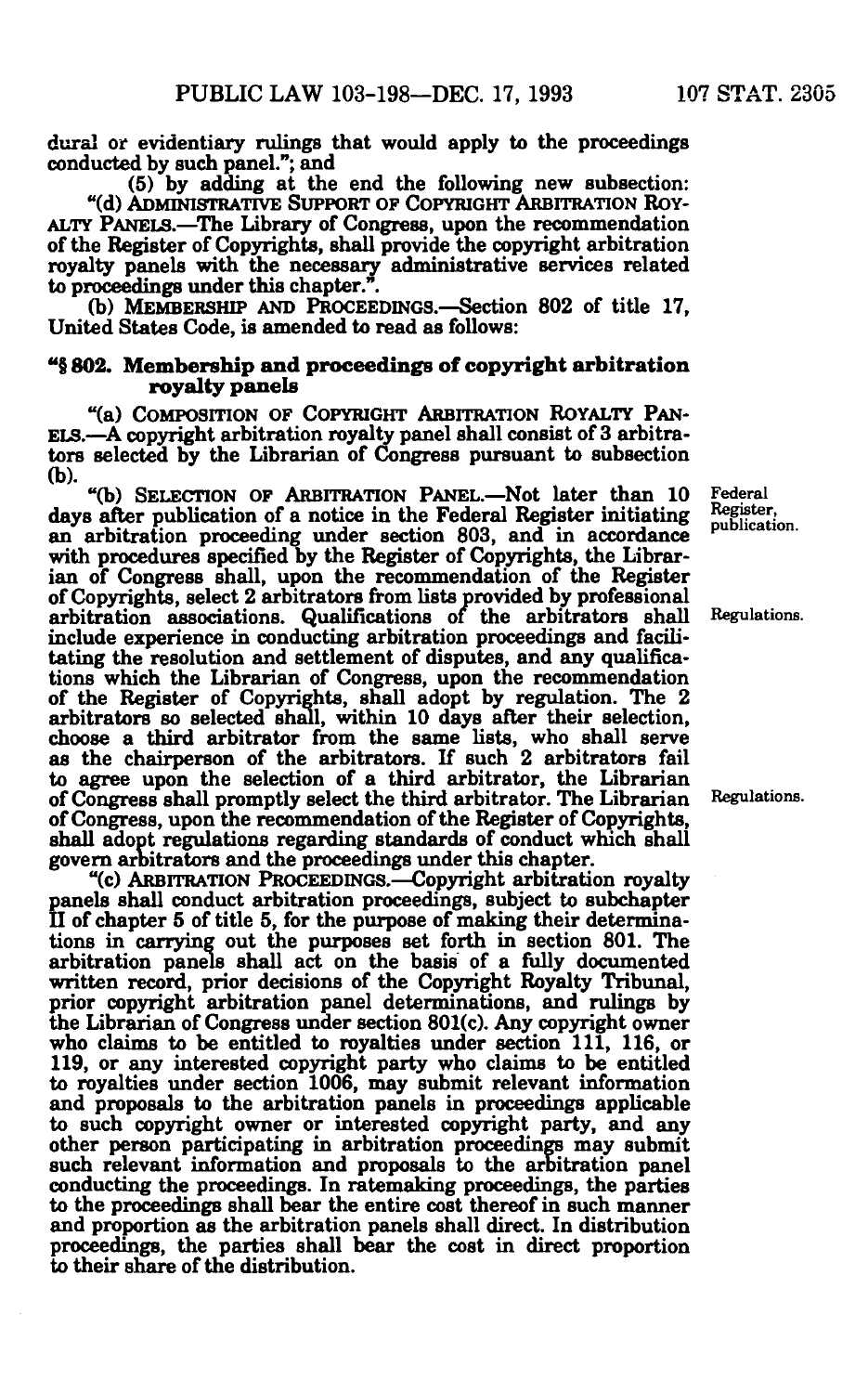Effective date. Regulations.

**"(d) PROCEDURES.—Effective on the date of the enactment of the Copyright Royalty Tribunal Reform Act of 1993, the Librarian of Congress shall adopt the rules and regulations set forth in chapter 3 of title 37 of the Code of Federal Regulations to govern proceedings under this chapter. Such rules and regulations shall remain in effect unless and until the Librarian, upon the recommendation of the Register of Copyrights, adopts supplemental or superseding regulations under subchapter II of chapter 5 of title 5.** 

**"(e) REPORT TO THE LIBRARIAN OF CONGRESS.—Not later than 180 days after publication of the notice in the Federal Register initiating an arbitration proceeding, the copyright arbitration royalty panel conducting the proceeding shall report to the Librarian of Congress its determination concerning the royalty fee or distribution of royalty fees, as the case may be. Such report shall be accompanied by the written record, and shall set forth the facts that the arbitration panel found relevant to its determination.** 

**"(f) ACTION BY LIBRARIAN OF CONGRESS.—Within 60 days after receiving the report of a copyright arbitration royalty panel under subsection (e), the Librarian of Congress, upon the recommendation of the Register of Copyrights, shall adopt or reject the determination of the arbitration panel. The Librarian shall adopt the determination of the arbitration panel unless the Librarian finds that the determination is arbitrary or contrary to the applicable provisions of this title. If the Librarian rejects the determination of the arbitration panel, the Librarian shall, before the end of that 60-day period, and after full examination of the record created in the arbitration proceeding, issue an order setting the royalty fee or distribution of fees, as the case may be. The Librarian shall cause to be published in the Federal Register the determination of the arbitration panel, and the decision of the Librarian (including an order issued under the preceding sentence). The Librarian shall also publicize such determination and decision in such other manner as the Librarian considers appropriate. The Librarian shall also make the report of the arbitration panel and the accompanying record available for public inspection and copying.** 

**"(g) JUDICIAL REVIEW.—Any decision of the Librarian of Congress under subsection (f) with respect to a determination of an arbitration panel may be appealed, by any aggrieved party who would be bound by the determination, to the United States Court of Appeals for the District of Columbia Circuit, within 30 days after the publication of the decision in the Federal Register. If no appeal is brought within such 30-day period, the decision of the Librarian is final, and the royalty fee or determination with respect to the distribution of fees, as the case may be, shall take effect as set forth in the decision. The pendency of an appeal under this paragraph shall not relieve persons obligated to make royalty payments under sections 111, 115, 116, 118, 119, or 1003 who would be affected by the determination on appeal to deposit the statement of account and royalty fees specified in those sections. The court shall have jurisdiction to modify or vacate a decision of the Librarian only if it finds, on the basis of the record before the Librarian, that the Librarian acted in an arbitrary manner. If the court modifies the decision of the Librarian, the court shall have jurisdiction to enter its own determination with respect to the amount or distribution of royalty fees and costs, to order the repayment of any excess fees, and to order the payment of any** 

Federal Register, publication.

Public information.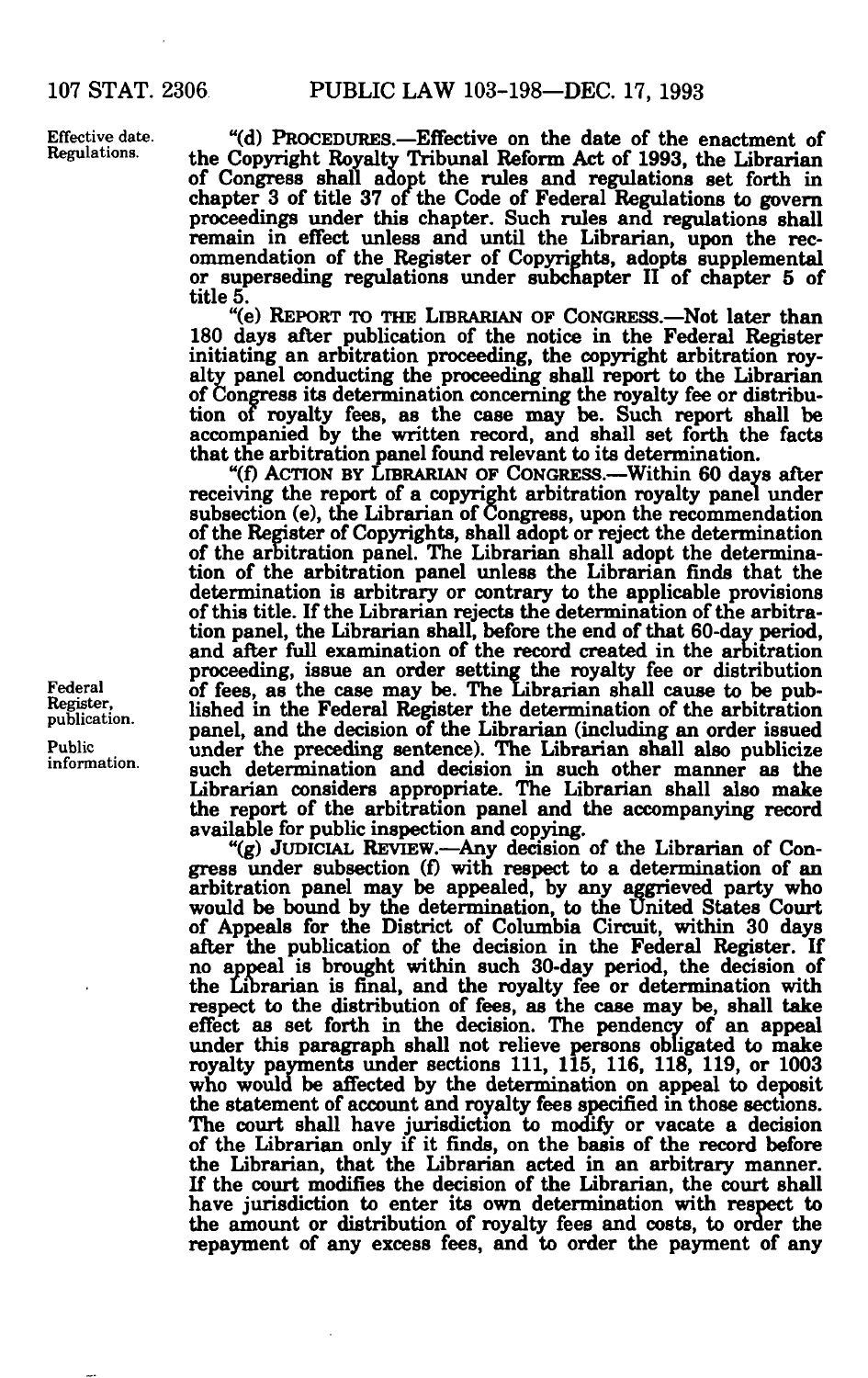underpaid fees, and the interest pertaining respectively thereto, in accordance with its final judgment. The court may further vacate the decision of the arbitration panel and remand the case to the Librarian for arbitration proceedings in accordance with subsection (O.

"(h) ADMINISTRATIVE MATTERS.—

"(1) DEDUCTION OF COSTS FROM ROYALTY FEES.—The Librarian of Congress and the Register of Copyrights may, to the extent not otherwise provided under this title, deduct from royalty fees deposited or collected under this title the reasonable costs incurred by the Library of Congress and the Copyright Office under this chapter. Such deduction may be made before the fees are distributed to any copyright claimants. If no royalty pool exists from which their costs can be deducted, the Librarian of Congress.and the Copyright Office may assess their reasonable costs directly to the parties to the most recent relevant arbitration proceeding.

"(2) POSITIONS REQUIRED FOR ADMINISTRATION OF COMPUL-SORY LICENSING.—Section 307 of the Legislative Branch Appropriations Act, 1994, shall not apply to employee positions in the Library of Congress that are required to be filled in order to carry out section 111, 115, 116, 118, or 119 or chapter 10.".

(c) PROCEDURES OF THE TRIBUNAL.—Section 803 of title 17, United States Code, and the item relating to such section in the table of sections at the beginning of chapter 8 of such title, are repealed.

(d) INSTITUTION AND CONCLUSION OF PROCEEDINGS.—Section 804 of title 17, United States Code, is amended as follows:

(1) The section heading is amended to read as follows:

# "§ 803. **Institution and** conclusion of proceedings".

(2) Subsection (a) is amended to read as follows:

" $(a)(1)$  With respect to proceedings under section 801(b)(1) concerning the adjustment of royalty rates as provided in sections 115 and 116, and with respect to proceedings under subparagraphs  $(A)$  and  $(D)$  of section 801 $(b)(2)$ , during the calendar years specified in the schedule set forth in paragraphs (2), (3), and (4), any owner or user of a copyrighted work whose royalty rates are specified by this title, established by the Copyright Royalty Tribunal before the date of the enactment of the Copyright Royalty Tribunal Reform Act of 1993, or established by a copyright arbitration royalty panel after such date of enactment, may file a petition with the Librarian of Congress declaring that the petitioner requests an adjustment of the rate. The Librarian of Congress shall, upon the recommendation of the Register of Copyrights, make a determination as to whether the petitioner has such a significant interest in the royalty rate in which an adjustment is requested. If the Librarian determines that the petitioner has such a significant interest, the Librarian shall cause notice of this determination, with the reasons therefor, to be published in the Federal Register, together with the notice of commencement of proceedings under this chapter.

 $(2)$  In proceedings under section 801(b) $(2)(A)$  and (D), a petition described in paragraph (1) may be filed during 1995 and in each subsequent firth calendar year.

"(3) In proceedings under section 801(bXD concerning the adjustment of royalty rates as provided in section 115, a petition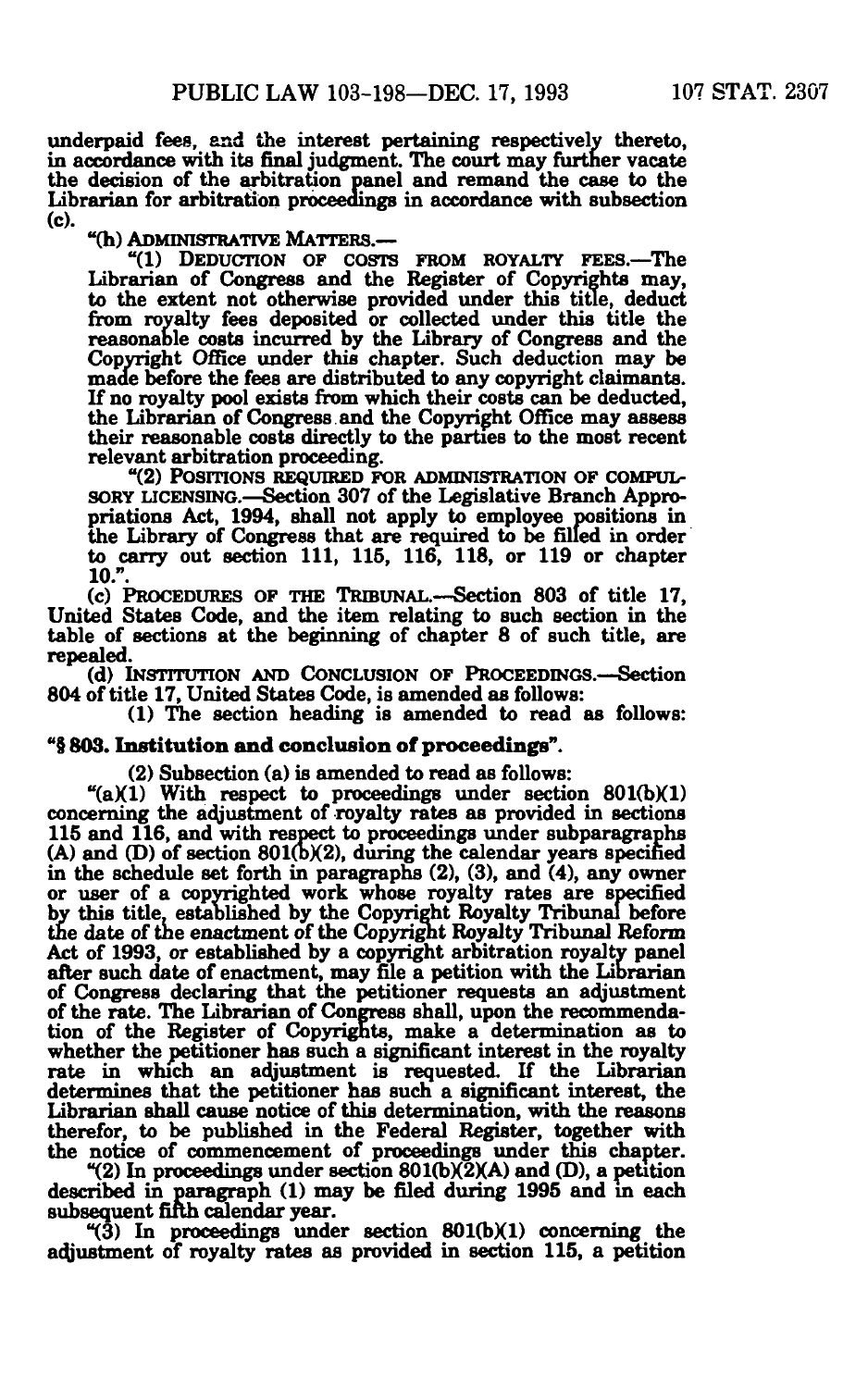described in paragraph (1) may be filed in 1997 and in each subsequent tenth calendar year.

" $(4)(A)$  In proceedings under section 801(b)(1) concerning the adjustment of royalty rates as provided in section 116, a petition described in paragraph (1) may be filed at any time within 1 year after negotiated licenses authorized by section 116 are terminated or expire and are not replaced by subsequent agreements.

"(B) If a negotiated license authorized by section 116 is terminated or expires and is not replaced by another such license agreement which provides permission to use a quantity of musical works not substantially smaller than the quantity of such works performed on coin-operated phonorecord players during the 1-year period ending March 1, 1989, the Librarian of Congress shall, upon petition filed under paragraph (1) within 1 year after such termination or expiration, convene a copyright arbitration royalty panel. The arbitration panel shall promptly establish an interim royalty rate or rates for the public performance by means of a coin-operated phonorecord player of non-dramatic musical works embodied in phonorecords which had been subject to the terminated or expired negotiated license agreement. Such rate or rates shall be the same as the last such rate or rates and shall remain in force until the conclusion of proceedings by the arbitration panel, in accordance with section 802, to adjust the royalty rates applicable to such works, or until superseded by a new negotiated license agreement, as provided in section  $116(b)$ .".

(3) Subsection (b) is amended—

(A) by striking "subclause" and inserting "subparagraph";

(B) by striking "Tribunal" the first place it appears and inserting "Copyright Royalty Tribunal or the Librarian of Congress";

(C) by striking "Tribunal" the second and third places it appears and inserting "Librarian";

(D) by striking "Tribunal" the last place it appears and inserting "Copyright Royalty Tribunal or the Librarian of Congress"; and

 $(E)$  by striking " $(a)(2)$ , above" and inserting "subsection" (a) of this section".

(4) Subsection (c) is amended by striking "Tribunal" and inserting "Librarian of Congress".

(5) Subsection (d) is amended—

(A) by striking "Chairman of the Tribunal" and inserting "Librarian of Congress"; and

(B) by striking "determination by the Tribunal" and inserting "a determination".

(6) Subsection (e) is stricken out.

(e) REPEAL.—Sections 805 through 810 of title 17, United States Code, are repealed.

(f) CLERICAL AMENDMENT.—The table of sections for chapter 8 of title 17, United States Code, is amended to read as follows:

## **"CHAPTER 8—COPYRIGHT ARBITRATION ROYALTY PANELS**

**•Sec. "801. Copyright arbitration royalty panels: establishment and purpose.** 

**"802. Membership and proceedings of copyright arbitration royalty panels. "803. Institution and conclusion of proceedings.".**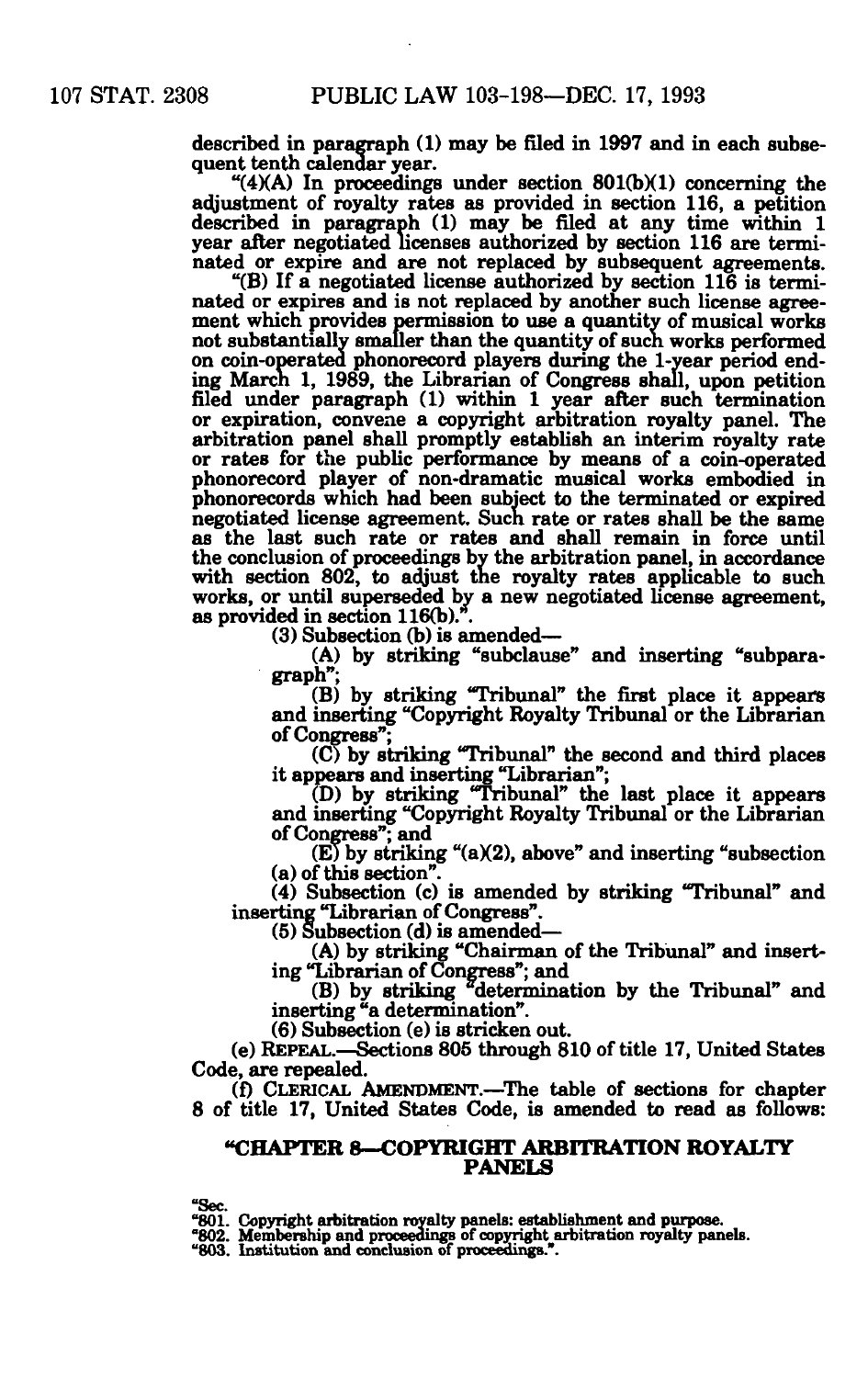# **SEC. 3. JUKEBOX LICENSES.**

(a) REPEAL OF COMPULSORY LICENSE.—Section 116 of title 17, **United States Code, and the item relating to section 116 in the table of sections at the beginning of chapter 1 of such title, are repealed.** 

**(b) NEGOTIATED LICENSES.—<1) Section 116A of title 17, United States Code, is amended—** 

**(A) by redesignating Buch section as section 116;** 

**(B) by striking subsection (b) and redesignating subsections (c) and (d) as subsections (b) and (c), respectively;** 

**(C) in subsection (bX2) (as so redesignated) by striking "Copyright Royalty Tribunal" each place it appears and inserting ^Librarian of Congress'';** 

**(D) in subsection (c) (as so redesignated)—** 

**(i) in the subsection caption by striking "ROYALTY TRIBUNAL" and inserting "ARBITRATION ROYALTY PANEL"; (ii) by striking "subsection (c)" and inserting "sub-**

section (b)<sup>"</sup>; and

**(iii) by striking "the Copyright Royalty Tribunal" and inserting "a copyright arbitration royalty panel"; and** 

**(E) by striking subsections (e), (f), and (g).** 

**(2) The table of sections at the beginning of chapter 1 of title 17, United States Code, is amended by striking "116A" and inserting "116".** 

### **SEC. 4. PUBLIC BROADCASTING COMPULSORY LICENSE.**

**Section 118 of title 17, United States Code, is amended— (1) in subsection (b>—** 

**(A) by striking the first 2 sentences;** 

**(B) in the third sentence by striking "works specified by this subsection" and inserting "published nondramatic musical works and published pictorial, graphic, and sculptural works";** 

**(C) in paragraph (1)—** 

**(i) in the first sentence by striking ", within one hundred and twenty days after publication of the notice specified in this subsection,"; and** 

**(ii) by striking "Copyright Royalty Tribunal" each place it appears and inserting "Librarian of Congress"; (D) in paragraph (2) by striking "Tribunal" and insert-**

**ing "Librarian of Congress ;** 

**(E) in paragraph (3)—** 

**(i) by striking the first sentence and inserting the following: "In the absence of license agreements nego- Federal tiated under paragraph (2), the Librarian of Congress shall, pursuant to chapter 8, convene a copyright arbitration royalty panel to determine and publish in the Federal Register a schedule of rates and terms which, subject to paragraph (2), shall be binding on all owners of copyright in works specified by this subsection and public broadcasting entities, regardless of whether such copyright owners nave submitted propos**als to the Librarian of Congress.";

**(ii) in the second sentence—** 

**(I) by striking "Copyright Royalty Tribunal" and inserting "copyright arbitration royalty panel"; and** 

 **Refj?tej:-'**   $p$ ublication.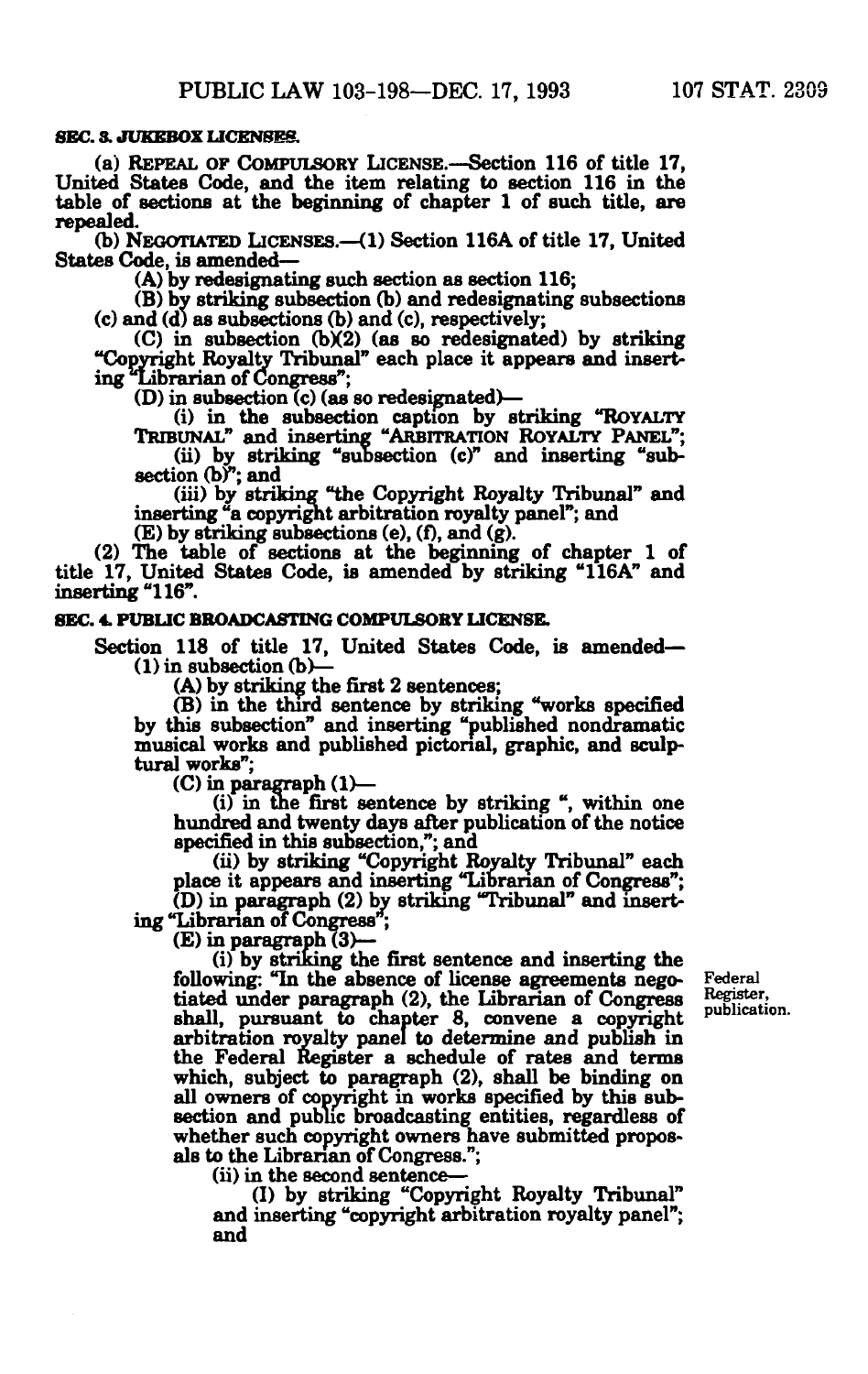**(II) by striking "clause (2) of this subsection" and inserting "paragraph (2)"; and** 

**(iii) in the last sentence by striking "Copyright Royalty Tribunal" and inserting "Librarian of Congress"; and** 

**(F) by striking paragraph (4);** 

**(2) in subsection (c)—** 

**(A) by striking "1982" and inserting "1997"; and** 

**(B) by striking "Copyright Royalty Tribunal" and inserting 'librarian of Congress";** 

**(3) in subsection (d)—** 

**(A) by striking "to the transitional provisions of sub**section (b)(4), and";

**(B) by striking "the Copyright Royalty Tribunal" and inserting "a copyright arbitration royalty panel"; and** 

**(C) in paragraphs (2) and (3) by striking "clause" each place it appears and inserting "paragraph"; and** 

**(4) in subsection (g) by striking "clause" and inserting "paragraph".** 

## **SEC. 5. SECONDARY TRANSMISSIONS OF SUPERSTATIONS AND NET-WORK STATIONS FOR PRIVATE HOME VIEWING.**

**Section 119 of title 17, United States Code, is amended— (1) in subsection (b)—** 

**(A) in paragraph (1) by striking ", after consultation with the Copyright Royalty Tribunal," each place it appears;** 

**(B) in paragraph (2) by striking "Copyright Royalty Tribunal" and inserting "Librarian of Congress";** 

**(C) in paragraph (3) by striking "Copyright Royalty Tribunal" and inserting "Librarian of Congress"; and** 

**(D) in paragraph (4)—** 

**(i) by striking "Copyright Royalty Tribunal" each** 

**place it appears and inserting "Librarian of Congress"; (ii) by striking "Tribunal" each place it appears** 

**and inserting "Librarian of Congress"; and** 

**(iii) in subparagraph (B) by striking "conduct a proceeding" in the last sentence and inserting "convene a copyright arbitration royalty panel"; and** 

**(2) in subsection (c)—** 

**(A) in the subsection caption by striking "DETERMINA-TION" and inserting "ADJUSTMENT";** 

**(B) in paragraph (2) by striking "Copyright Royalty Tribunal" each place it appears and inserting "Librarian of Congress";** 

**(C) in paragraph (3)—** 

**(i) in subparagraph (A)—** 

**(I) by striking "Copyright Royalty Tribunal" and inserting "Librarian of Congress"; and** 

**(II) by striking the last sentence and inserting the following: "Such arbitration proceeding shall be conducted under chapter 8.";** 

**(ii) by striking subparagraphs (B) and (C);** 

**(iii) in subparagraph (D)—** 

**(I) by redesignating such subparagraph as subparagraph (B); and**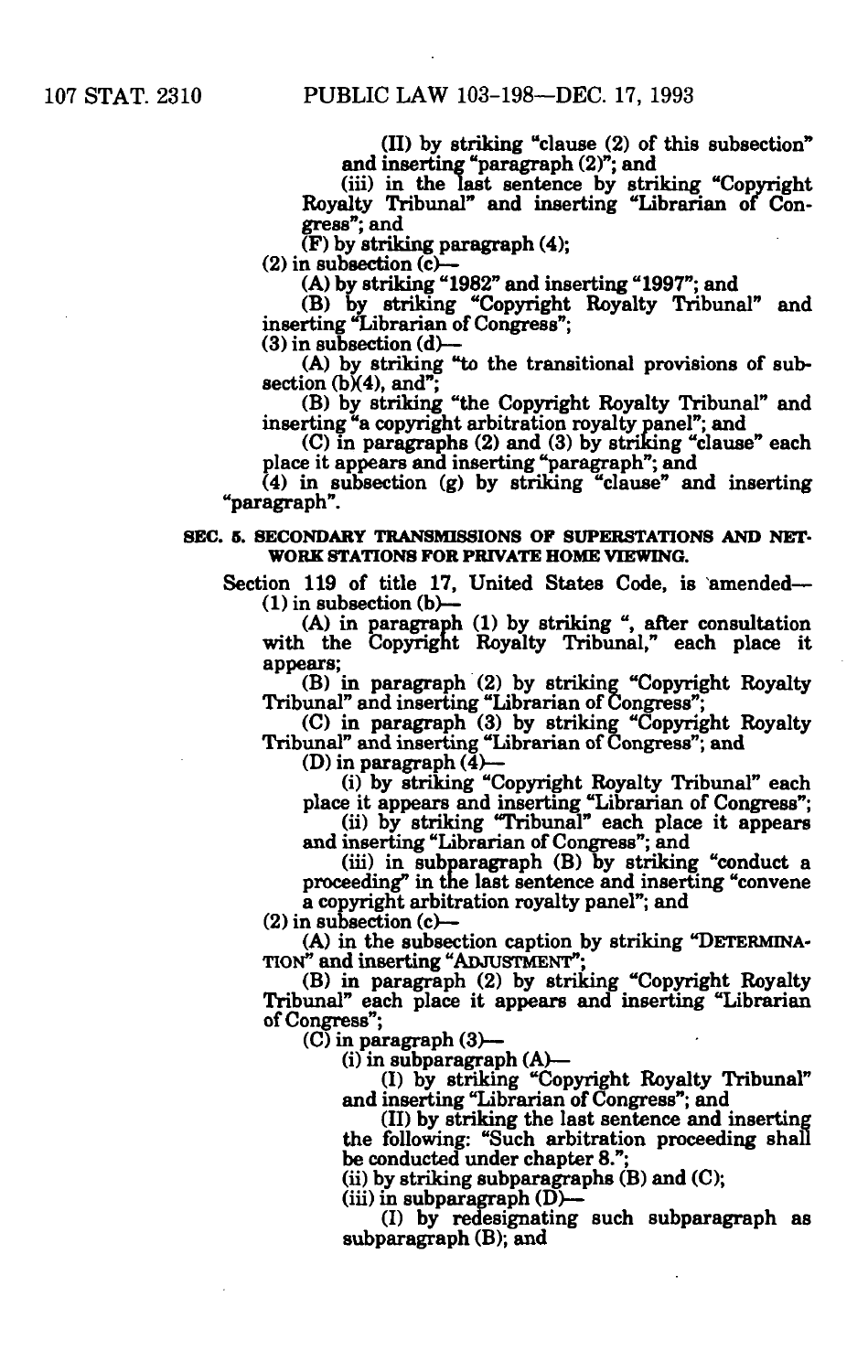(II) by striking "Arbitration Panel" and inserting "copyright arbitration royalty panel appointed under chapter 8";

 $(iv)$  by striking subparagraphs  $(E)$  and  $(F)$ ;

(v) by amending subparagraph (G) to read as follows:

"(C) PERIOD DURING WHICH DECISION OF ARBITRATION **PANEL OR ORDER OF LIBRARIAN EFFECTIVE.—The obligation**  to pay the royalty fee established under a determination which—

"(i) is made by a copyright arbitration royalty panel in an arbitration proceeding under this paragraph and is adopted by the Librarian of Congress under section 802(f), or

"(ii) is established by the Librarian of Congress under section 802(f),

shall become effective as provided in section  $802(g)$ ."; and (vi) in subparagraph (H)—

(I) by redesignating such subparagraph as subparagraph (D); and

(II) by striking "adopted or ordered under subparagraph (F)" and inserting "referred to in subparagraph (C)"; and

(D) by striking paragraph (4).

#### **SEC. 6. CONFORMING AMENDMENTS.**

(a) CABLE COMPULSORY LICENSE.—Section 111(d) of title 17, United States Code, is amended as follows:

(1) Paragraph (1) is amended by striking ", after consultation with the Copyright Royalty Tribunal (if and when the Tribunal has been constituted),".

(2) Paragraph (1XA) is amended by striking ", after consultation with the Copyright Royalty Tribunal (if and when the Tribunal has been constituted),".

(3) Paragraph (2) is amended by striking the second and third sentences and inserting the following: "All funds held Securities. by the Secretary of the Treasury shall be invested in interestbearing United States securities for later distribution with interest by the Librarian of Congress in the event no controversy over distribution exists, or by a copyright arbitration royalty panel in the event a controversy over such distribution exists.

(4) Paragraph  $(4)(A)$  is amended—

(A) by striking "Copyright Royalty Tribunal" and inserting "Librarian of Congress"; and

(B) by striking "Tribunal" and inserting "Librarian of Congress".

 $(5)$  Paragraph  $(4)(B)$  is amended to read as follows:

"(B) After the first day of August of each year, the Librarian of Congress shall, upon the recommendation of the Register of Copyrights, determine whether there exists a controversy concerning the distribution of royalty fees. If the Librarian determines that no such controversy exists, the Librarian shall, after deducting reasonable administrative costs under this section, distribute such fees to the copyright owners entitled to such fees, or to their designated agents. If the Librarian finds the existence of a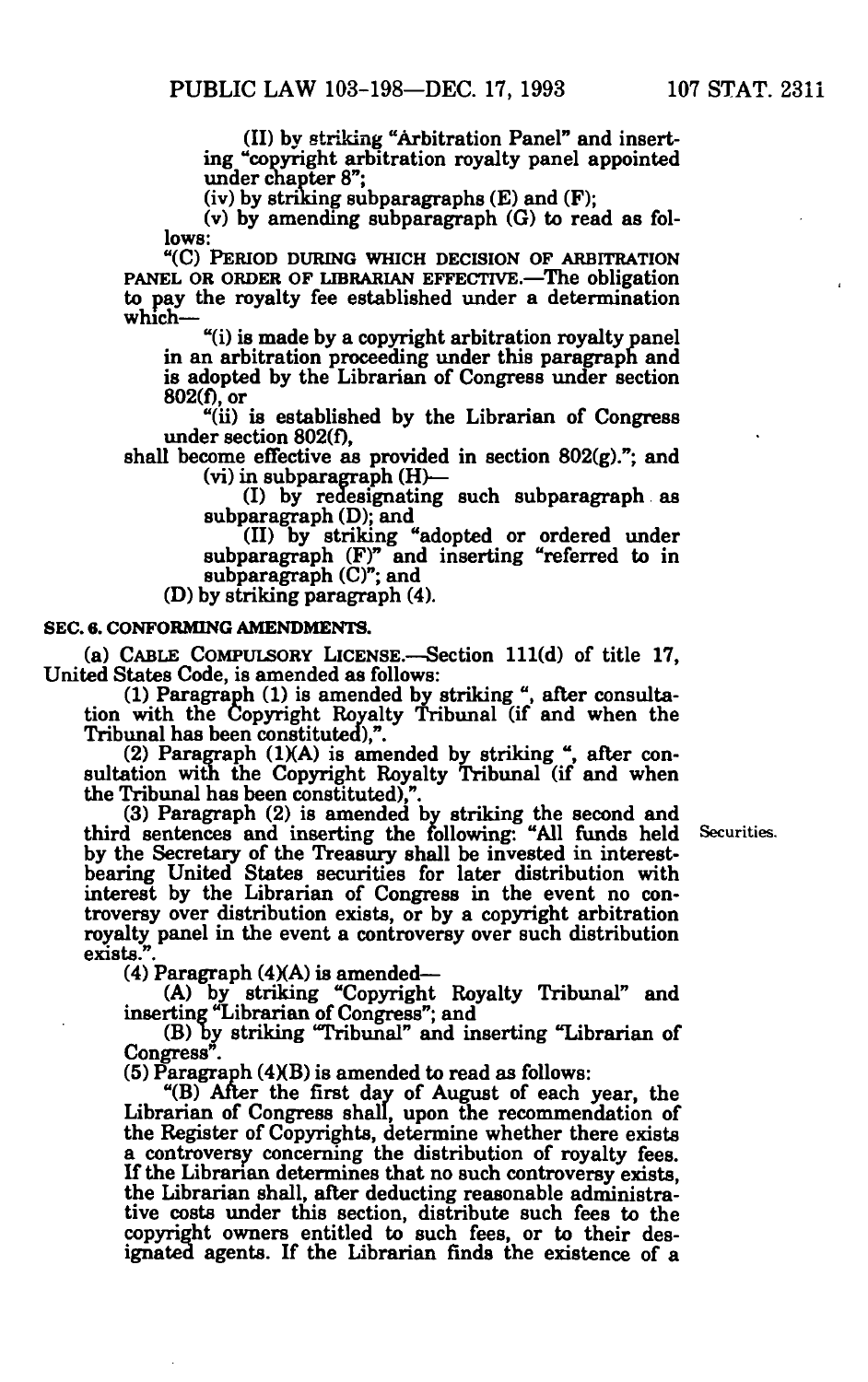**controversy, the Librarian shall, pursuant to chapter 8 of this title, convene a copyright arbitration royalty panel to determine the distribution of royalty fees.".** 

**(6) Paragraph (4XC) is amended by striking "Copyright Royalty Tribunal'' and inserting "Librarian of Congress". (b) AUDIO HOME RECORDING ACT.—** 

(1) ROYALTY PAYMENTS.—Section 1004(a)(3) of title 17, **United States Code, is amended—** 

**(A) by striking "Copyright Royalty Tribunal" and inserting 'librarian of Congress"; and** 

**(B) by striking "Tribunal" and inserting "librarian of**  Congress".

**(2) DEPOSIT OF ROYALTY PAYMENTS.—Section 1005 of title 17, United States Code, is amended by striking the last sentence.** 

**(3) ENTITLEMENT TO ROYALTY PAYMENTS.—Section 1006(c) of title 17, United States Code, is amended by striking "Copyright Royalty Tribunal" and inserting "librarian of Congress shall convene a copyright arbitration royalty panel which".** 

**(4) PROCEDURES FOR DISTRIBUTING ROYALTY PAYMENTS.— Section 1007 of title 17, United States Code, is amended—** 

 $(A)$  in subsection  $(a)(1)$ 

**(i) by striking "Copyright Royalty Tribunal" and inserting "librarian of Congress"; and** 

**(ii) by striking "Tribunal" and inserting "librarian of Congress";** 

**(B) in subsection (b)—** 

**(i) by striking "Copyright Royalty Tribunal" and inserting "librarian of Congress"; and** 

**(ii) Dy striking Tribunal" each place it appears and inserting "librarian of Congress"; and** 

**(C) in subsection (c)—** 

**(i) by striking the first sentence and inserting "If the librarian of Congress finds the existence of a controversy, the Librarian shall, pursuant to chapter 8 of this title, convene a copyright arbitration royalty panel to determine the distribution of royalty payments.";** 

**(ii) by striking "Tribunal" each place it appears and inserting "librarian of Congress"; and** 

**(iii) in the last sentence by striking "its reasonable, administrative costs" and inserting "the reasonable administrative costs incurred by the Librarian".** 

**(5) ARBITRATION OF CERTAIN DISPUTES.—Section 1010 of title 17, United States Code, is amended—** 

**(A) in subsection (b>—** 

**(i) by striking "Copyright Royalty Tribunal" and inserting "librarian of Congress"; and** 

**(ii) by striking Tribunal" each place it appears and inserting "librarian of Congress";** 

**(B) in subsection (e)—** 

**(i) in the subsection caption by striking "COPY-RIGHT ROYALTY TRIBUNAL" and inserting "LIBRARIAN OF CONGRESS"; and** 

**(ii) by striking "Copyright Royalty Tribunal" and inserting "Librarian of Congress";** 

**(C) in subsection (f)—**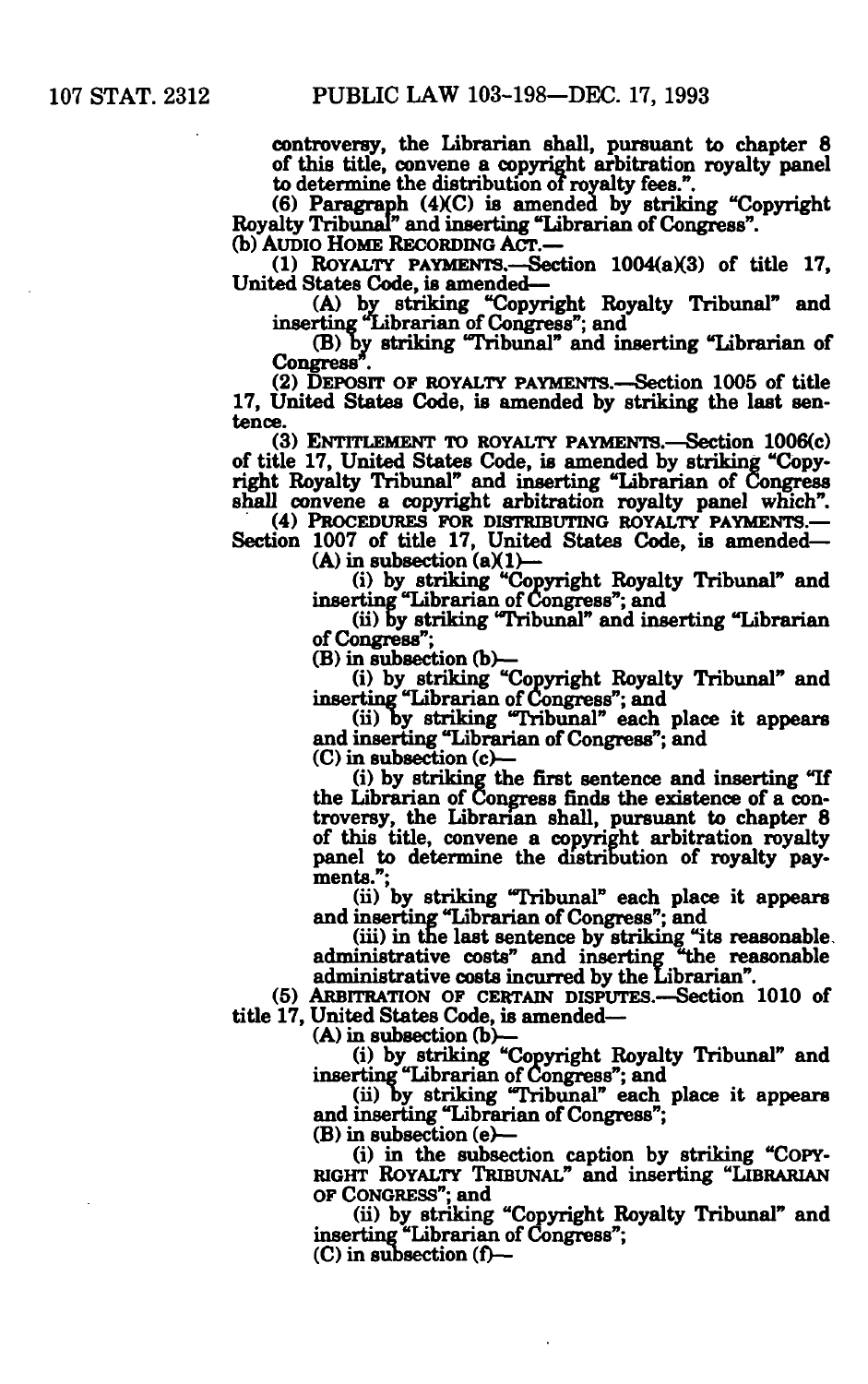**(i) in the subsection caption by striking "COPY-RIGHT ROYALTY TRIBUNAL" and inserting "LIBRARIAN OF CONGRESS";** 

**(ii) by striking "Copyright Royalty Tribunal" and inserting "Librarian of Congress";** 

**(iii) by striking "Tribunal" each place it appears and inserting "Librarian of Congress"; and** 

**(iv) in the third sentence by striking "its" and inserting "the Librarian's"; and** 

**(D) in subsection (g)—** 

**(i) by striking "Copyright Royalty Tribunal" and inserting "Librarian of Congress";** 

**(ii) by striking "Tribunal's decision" and inserting "decision of the Librarian of Congress"; and** 

**(iii) by striking "Tribunal" each place it appears and inserting "Librarian of Congress".** 

# **SEC. 7. EFFECTIVE DATE AND TRANSITION PROVISIONS.** 17 USC 801 note.

**(a) IN GENERAL.—This Act and the amendments made by this Act shall take effect on the date of the enactment of this Act.** 

(b) EFFECTIVENESS OF EXISTING RATES AND DISTRIBUTIONS.— **All royalty rates and all determinations with respect to the proportionate division of compulsory license fees among copyright claimants, whether made by the Copyright Royalty Tribunal, or by voluntary agreement, before the effective date set forth in subsection (a) shall remain in effect until modified by voluntary agreement or pursuant to the amendments made by this Act.** 

**(c) TRANSFER OF APPROPRIATIONS.—All unexpended balances of appropriations made to the Copyright Royalty Tribunal, as of the effective date of this Act, are transferred on such effective date to the Copyright Office for use by the Copyright Office for the purposes for which such appropriations were made.** 

### SEC. **8. LIMITATIONS ON PERFORMANCE OF LONGSHORE WORK BY AUEN CREWMEMBERS—ALASKA EXCEPTION.**

**(a) ALASKA EXCEPTION.—Section 258 of the Immigration and Nationality Act (8 U.S.C. 1288) is amended—** 

**(1) by redesignating subsection (d) as subsection (e); and (2) by inserting after subsection (c) the following new subsection:** 

**"(d) STATE OF ALASKA EXCEPTION.—(1) Subsection (a) shall not apply to a particular activity of longshore work at a particular location in the State of Alaska if an employer of alien crewmen has filed an attestation with the Secretary of Labor at least 30 days before the date of the first performance of the activity (or anytime up to 24 hours before the first performance of the activity, upon a showing that the employer could not have reasonably anticipated the need to file an attestation for that location at that time) setting forth facts and evidence to show that—** 

**"(A) the employer will make a bona fide request for United States longshore workers who are qualified and available in sufficient numbers to perform the activity at the particular time and location from the parties to whom notice has been provided under clauses (ii) and (iii) of subparagraph (D), except that—** 

**"(i) wherever two or more contract stevedoring companies have signed a joint collective bargaining agreement with a single labor organization described in subparagraph**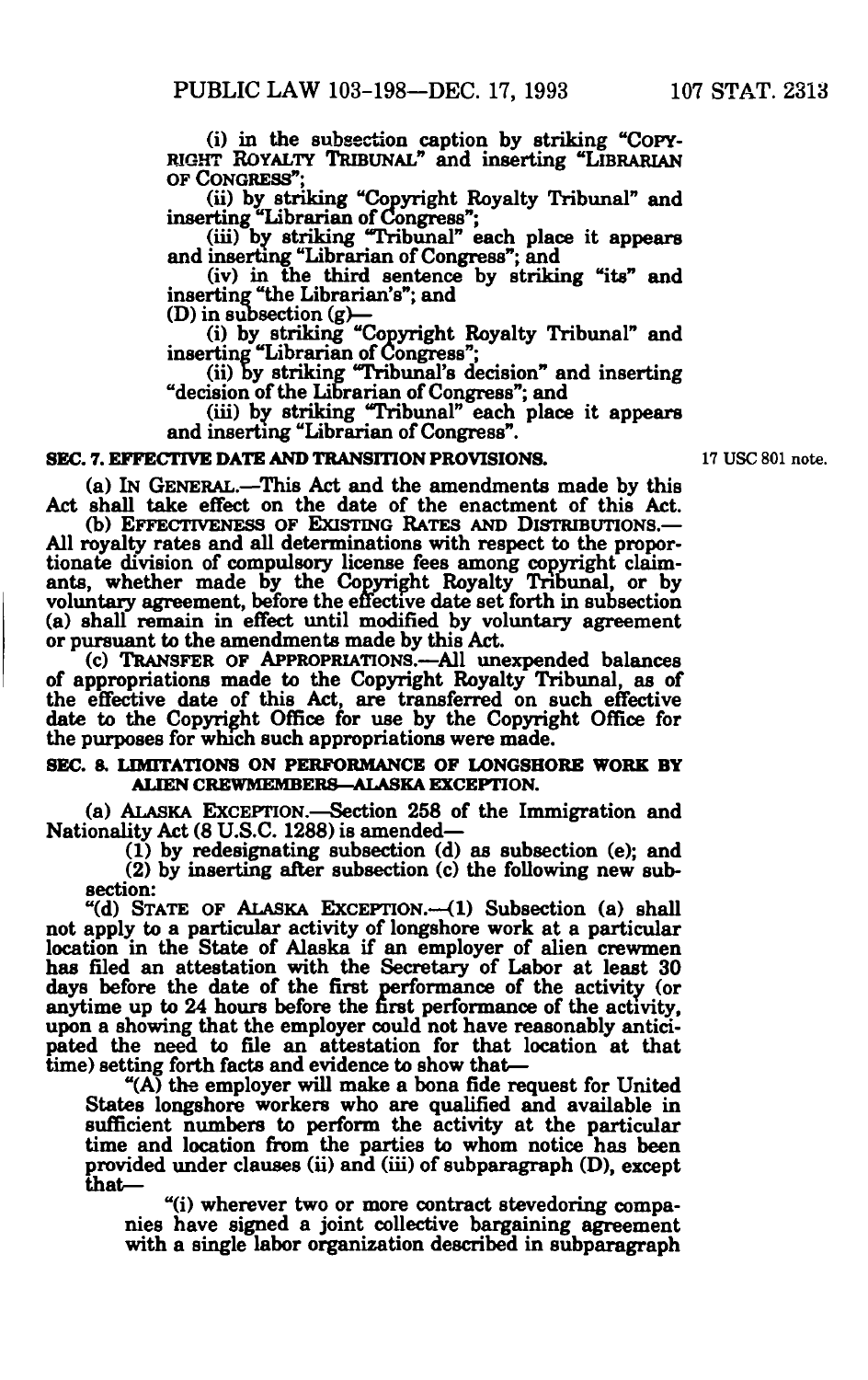**(DXi), the employer may request longshore workers from only one of such contract stevedoring companies, and** 

**"(ii) a request for longshore workers to an operator of a private dock may be made only for longshore work to be performed at that dock and only if the operator meets the requirements of section 32 of the Longshoremen's and Harbor Workers' Compensation Act (33 U.S.C. 932);** 

**"(B) the employer will employ all those United States longshore workers made available in response to the request made pursuant to subparagraph (A) who are qualified and available in sufficient numbers and who are needed to perform the longshore activity at the particular time and location;** 

**"(C) the use of alien crewmembers for such activity is not intended or-designed to influence an election of a bargaining representative for workers in the State of Alaska; and** 

**"(D) notice of the attestation has been provided by the employer to—** 

**"(i) labor organizations which have been recognized as exclusive bargaining representatives of United States longshore workers within the meaning of the National Labor Relations Act and which make available or intend to make available workers to the particular location where the longshore work is to be performed,** 

**"(ii) contract stevedoring companies which employ or intend to employ United States longshore workers at that location, and** 

**"(iii) operators of private docks at which the employer will use longshore workers.** 

**"(2XA) An employer filing an attestation under paragraph (1) who seeks to use alien crewmen to perform longshore work shall be responsible while the attestation is valid to make bona fide requests for United States longshore workers under paragraph**  (1)(A) and to employ United States longshore workers, as provided **in paragraph (1XB), before using alien crewmen to perform the activity or activities specified in the attestation, except that an employer shall not be required to request longshore workers from a party if that party has notified the employer in writing that it does not intend to make available United States longshore workers to the location at which the longshore work is to be performed.** 

**"(B) If a party that has provided such notice subsequently notifies the employer in writing that it is prepared to make available United States longshore workers who are qualified and available in sufficient numbers to perform the longshore activity to the location at which the longshore work is to be performed, then the employer's obligations to that party under subparagraphs (A) and (B) of paragraph (1) shall begin 60 days following the issuance of such notice.** 

**"(3XA) In no case shall an employer filing an attestation be required—** 

**"(i) to hire less than a full work unit of United States longshore workers needed to perform the longshore activity;** 

**"(ii) to provide overnight accommodations for the longshore workers while employed; or** 

**"(iii) to provide transportation to the place of work, except where—** 

**"(I) surface transportation is available;** 

**"(II) such transportation may be safely accomplished;**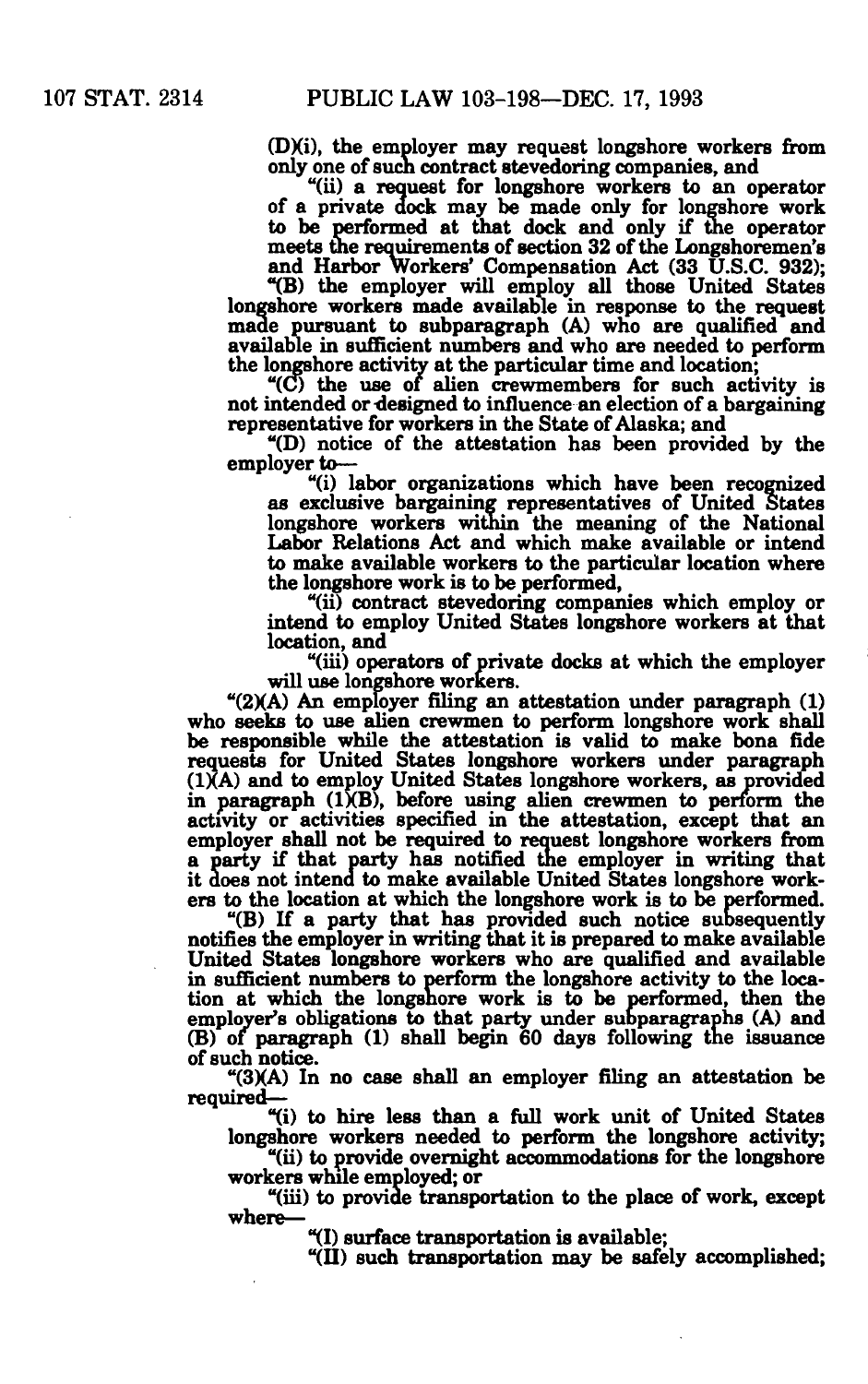**"(III) travel time to the vessel does not exceed onehalf hour each way; and** 

**"(IV) travel distance to the vessel from the point of embarkation does not exceed 5 miles.** 

**"(B) In the cases of Wide Bay, Alaska, and Klawock/Craig, Alaska, the travel times and travel distances specified in subclauses (III) and (IV) of subparagraph (A) shall be extended to 45 minutes and 7.5 miles, respectively, unless the party responding to the request for longshore workers agrees to the lesser time and distance limitations specified in those subclauses.** 

**"(4) Subject to subparagraphs (A) through (D) of subsection (c)(4), attestations filed under paragraph (1) of this subsection shall—** 

**"(A) expire at the end of the 1-year period beginning on the date the employer anticipates the longshore work to begin, as specified in the attestation filed with the Secretary of Labor, and** 

**"(B) apply to aliens arriving in the United States during such 1-year period if the owner, agent, consignee, master, or commanding officer states in each list under section 251 that it continues to comply with the conditions in the attestation.** 

**"(5XA) Except as otherwise provided by subparagraph (B), sub**section  $(c)(3)$  and subparagraphs  $(A)$  through  $(E)$  of subsection  $(c)(4)$ **shall apply to attestations filed under this subsection.** 

**"(B) The use of alien crewmen to perform longshore work in Alaska consisting of the use of an automated self-unloading conveyor belt or vacuum-actuated system on a vessel shall be governed by the provisions of subsection (c).** 

**"(6) For purposes of this subsection—** 

**"(A) the term 'contract stevedoring companies' means those stevedoring companies licensed to do business in the State of Alaska that meet the requirements of section 32 of the Longshoremen's and Harbor Workers' Compensation Act (33 U.S.C. 932);** 

**"(B) the term 'employer' includes any agent or representative designated by the employer; and** 

**"(C) the terms 'qualified' and 'available in sufficient numbers' shall be defined by reference to industry standards in the State of Alaska, including safety considerations.".** 

**(b) CONFORMING AMENDMENTS.—** 

**(1) Section 258(a) (8 U.S.C. 1288(a)) is amended by striking "subsection (c) or subsection (d)" and inserting "subsection (c), (d),or(e)".** 

(2) Section 258(c)(4)(A) (8 U.S.C. 1288(c)(4)(A)) is amended by inserting "or subsection (d)(1)" after "paragraph (1)" each **or the two places it appears.** 

**(3) Section 258(c) (8 U.S.C. 1288(c)) is amended by adding at the end the following new paragraph:** 

**"(5) Except as provided in paragraph (5) of subsection (d), this subsection shall not apply to longshore work performed in the State of Alaska.".** 

**(c) IMPLEMENTATION.—(1) The Secretary of Labor shall pre- Regulations. scribe such regulations as may be necessary to carry out this section.** 

 **8 us c 1288 note**